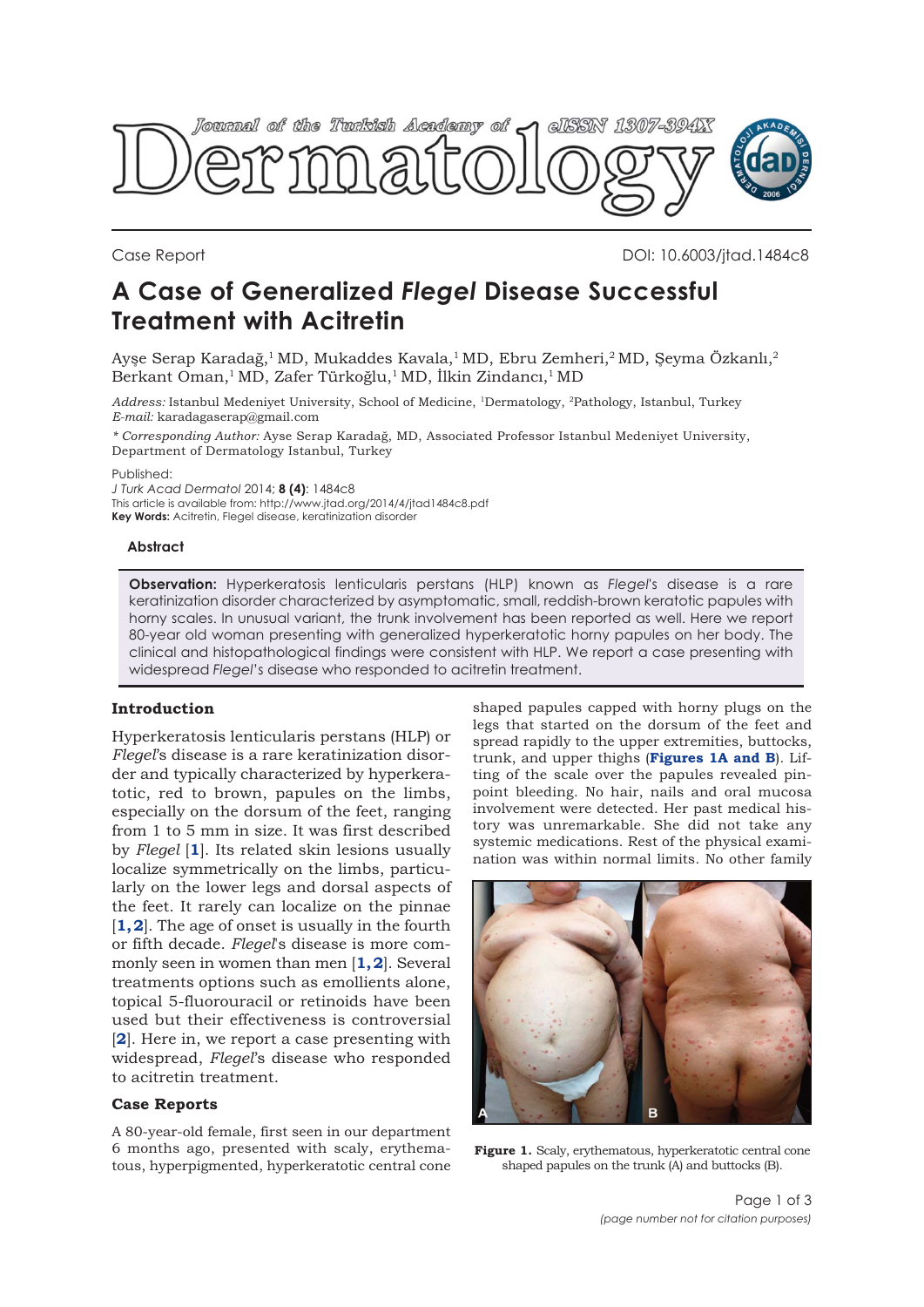<span id="page-1-0"></span>*J Turk Acad Dermato*l 2014; **8(4)**: 1484c8. http://www.jtad.org/2014/4/jtad1484c8.pdf



**Figure 2.** Histologically, there were seen hyperkeratosis, irregular acanthosis, flattening of the stratum malpighii, moderatelly perivascular lymphocytic infiltration.

member had a history of similar lesions. The skin lesions were pruritic. She applied various topical steroids, and moisturizers without significant improvement.

The skin biopsy assessment taken from arm and leg demonstrated hyperkeratosis, irregular acanthosis, flattening of the stratum malpighi, and moderately perivascular lymphocytic infiltration (**Figure 2**). The clinical and histopathological findings were consistent with HLP. The investigatory tests including complete blood count, blood sugar level, thyroid function tests, and X-ray chest were normal. She was initially treated with oral isotretinoin 30 mg/day (0,37 mg/kg/day) and topical steroid treatment, but they were not effective in the first three months. Then acitretin was started. The lesions were regressed with acitretin 30 mg/day in 3 months (**Figures 3A and B**).

# **Discussion**

*Flegel*'s disease or HLP is unusual dermatological disease. It usually affects the dorsum of the feet, but it can be seen thighs, upper arms and pinnae as well [**[2](#page-2-0)**]. HLP related ear pinnae, arms, palms, soles, and oral mucosa has been reported, but the incidence is rare. In unusual variant, the trunk involvement has been reported as well [**[3](#page-2-0)**]. In our case, the lesions spread to whole trunk. The previous reported cases were usually asymptomatic. Burning sensation was reported in a few cases [**[2](#page-2-0)**]. However, our patient complained of itching.

The etiology of HLP is still unclear. Although a familial occurrence with an autosomal dominant inheritance cases have been described, most of the case are sporadic cases without



**Figure 3.** Posttreatment appearance of the patient's lesions on the back (A) and lower extremities (B).

any clear etiology [**[1](#page-2-0)**]. There was not family history in our case. Male and female are usually affected equally. The age of onset is usually in the fourth or fifth decade [**[4](#page-2-0)**]. In our case, the lesions appeared in the 7<sup>th</sup> decade.

The pathophysiology of HLP is not yet well understood. Immunohistochemical and electrophoretic studies are suggested keratinocyte proliferation may be underlying reason [**[2](#page-2-0)**]. The other postulated mechanisms include ultraviolet light induction and cell-mediated cytotoxicity against epidermal cells [**[5](#page-2-0)**].

The clinical and histopathological differential diagnosis of HLP are keratosis pilaris, Darier disease, follicular lichen planus, psoriasis, pityriasis lichenoides, skin lesions of scurvy, Kyrle's disease, porokeratosis, stucco keratosis, and lichen planus and other follicular keratotic lesions [**[1](#page-2-0), [5](#page-2-0)**].

Treatment of this disease is challenging, several treatments have been tried with various responses. Thus, there is no standard treatment of *Flegel*'s disease. Simple moisturizers and topical 5-fluorouracil can be helpful. Topical retinoids and betamethasone-17- valerate cream are not effective. Systemic retinoids can be helpful but it is difficult to justify for benign and asymptomatic cases due to its side effects [**[2](#page-2-0)**]. The other treatments including vitamin D3 derivatives, 5-fluorouracil, topical and systemic retinoids, and psoralen plus ultraviolet A (PUVA) can be used as well [**[1, 2, 3,](#page-2-0) [4](#page-2-0), [5](#page-2-0)**].